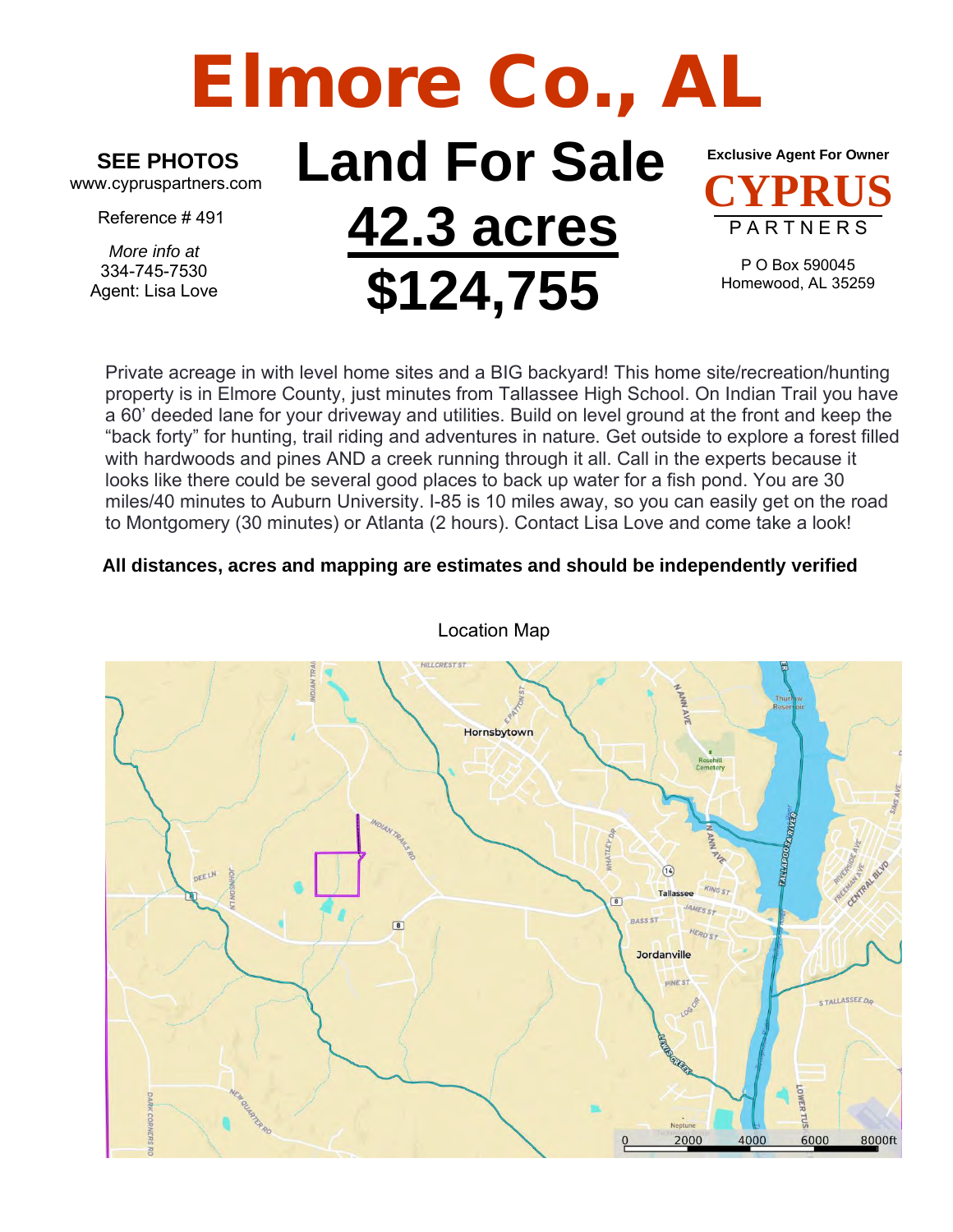#### Directions from I-85 Exit #26 (Tallassee exit): (12 minutes to the property)

From Exit 26, head north on Alabama Hwy 229 for 7.7 miles to Tallassee. Take a left on Friendship Rd (Co Rd 86) and go 1.4 miles. Take a right on Indian Trail and go 7/10 of a mile to the entrance to the property on the left. Look for a small trail and the Cyprus Partners sign. You are welcome to look on your own or you can call the agent, Lisa Love, 334-745-7530, to arrange a visit. Download the brochure from the web site and use the topo map and aerial photo as a guide. The entrance off Indian Trail is located at Lat: 32° 32' 36.7" N.; Lon: 85° 55' 52.8" W.



Aerial Photo